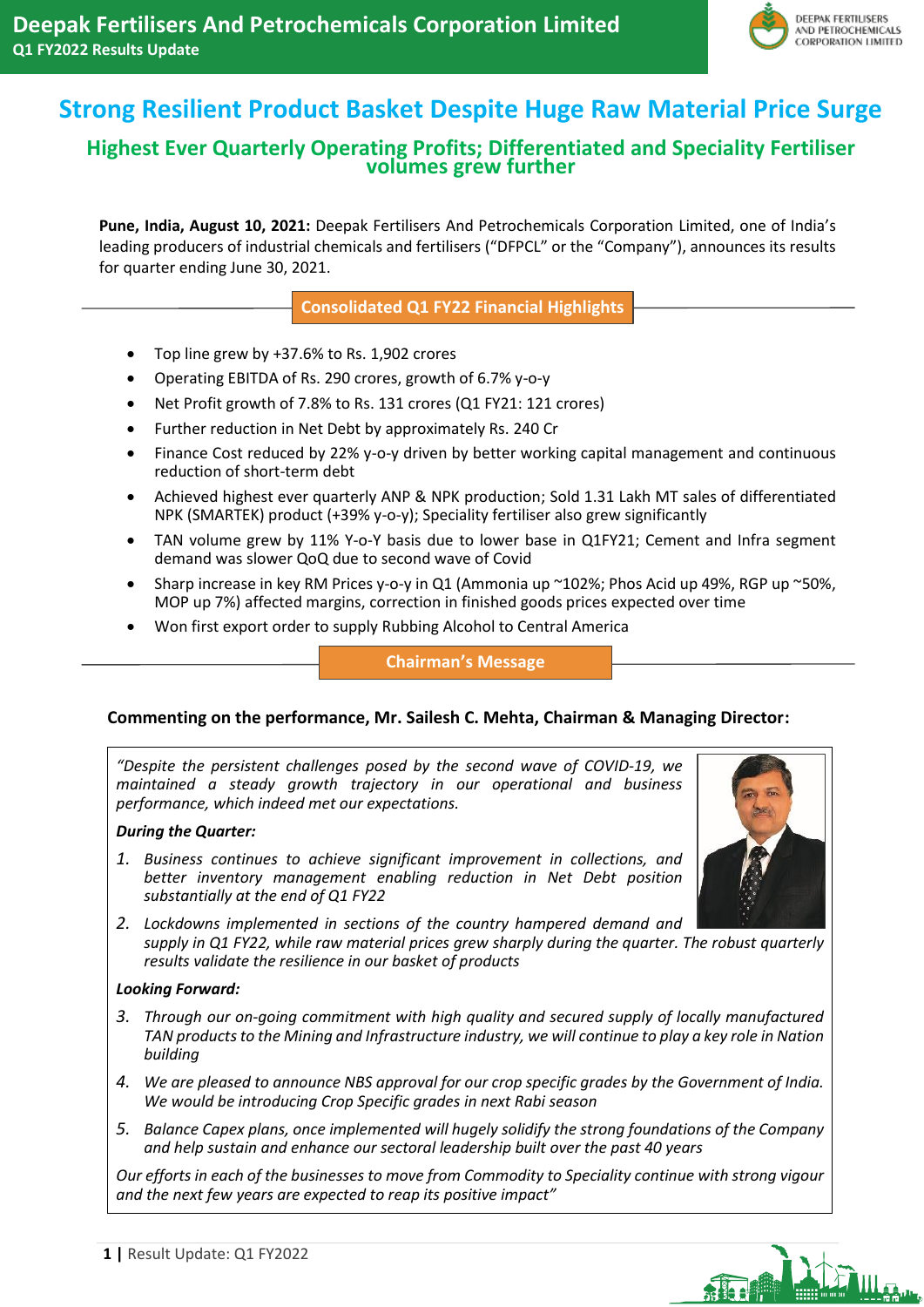

#### **Chemicals Review**

- Q1 FY22 Revenues increased by 15.6% to Rs. 906 crores with segment margins of 19%
- TAN volumes grew by 11% Y-o-Y basis due to low base in Q1FY21, AN Melt volumes as well as prices improved Y-o-Y Demand for LDAN improved in Q1 FY22 compared with Q1 FY21 (primarily due to lower base in Q1 FY21). However, the demand continued to be subdued compared to pre-Covid levels as the Cement & Infrastructure sectors are yet to recover to pre-Covid levels of activity
- IPA sales volumes declined by 11.2% Y-o-Y due to high base last year though volumes increased by 29.9% Q-o-Q. IPA prices during first half of CY2020 had seen an unprecedented global IPA price surge of about 90% due to the first COVID hit. Current quarter has seen a general mellowing down in IPA prices
- The nationwide pandemic related restrictions affected the industry operations and thereby demand of Nitric Acid products particularly for the spot market customers
- Dahej facility preponed the scheduled maintenance shutdown for a period of 18 days resulted into lower volumes in Q1

#### **Fertilisers Review**

- Q1 FY22 Revenues grew by 66.6% to Rs. 994 Cr with segment margins of 13%
- Sale of manufactured bulk fertilisers grew by 25% y-o-y backed by continued market development activities to create demand from the farmers and full manufacturing support with two trains
- Sold 1.31 Lakh MT of Smartek product during the quarter; highest in any quarter till date. Product is majorly focused on Kharif crops like Cotton, Sugarcane, Soyabean, maize and Paddy
- Sales of Traded speciality fertiliser for Q1 is 27 KT (up 8% y-o-y and 42% Q-o-Q).

### **Strategic Outlook**

- Finished goods prices are expected to reflect raw material price increase by second half of the year
- Value proposition campaign to help driving on liquidation of fertilizer products
- Increase in NBS subsidy by GOI to maintain consumption momentum
- Nutrient Based Subsidy approval received for crop specific grades by Government of India. Company plans to introduce crop specific grades in upcoming rabi season
- The shift of Speciality Chemicals from China to India continues to provide boost to Acid business
- Double digit growth in pharma sector is expected to drive IPA demand in the coming months; Demand for HS and Disinfectants is expected to continue due to safety concerns coupled with the disinfection priorities